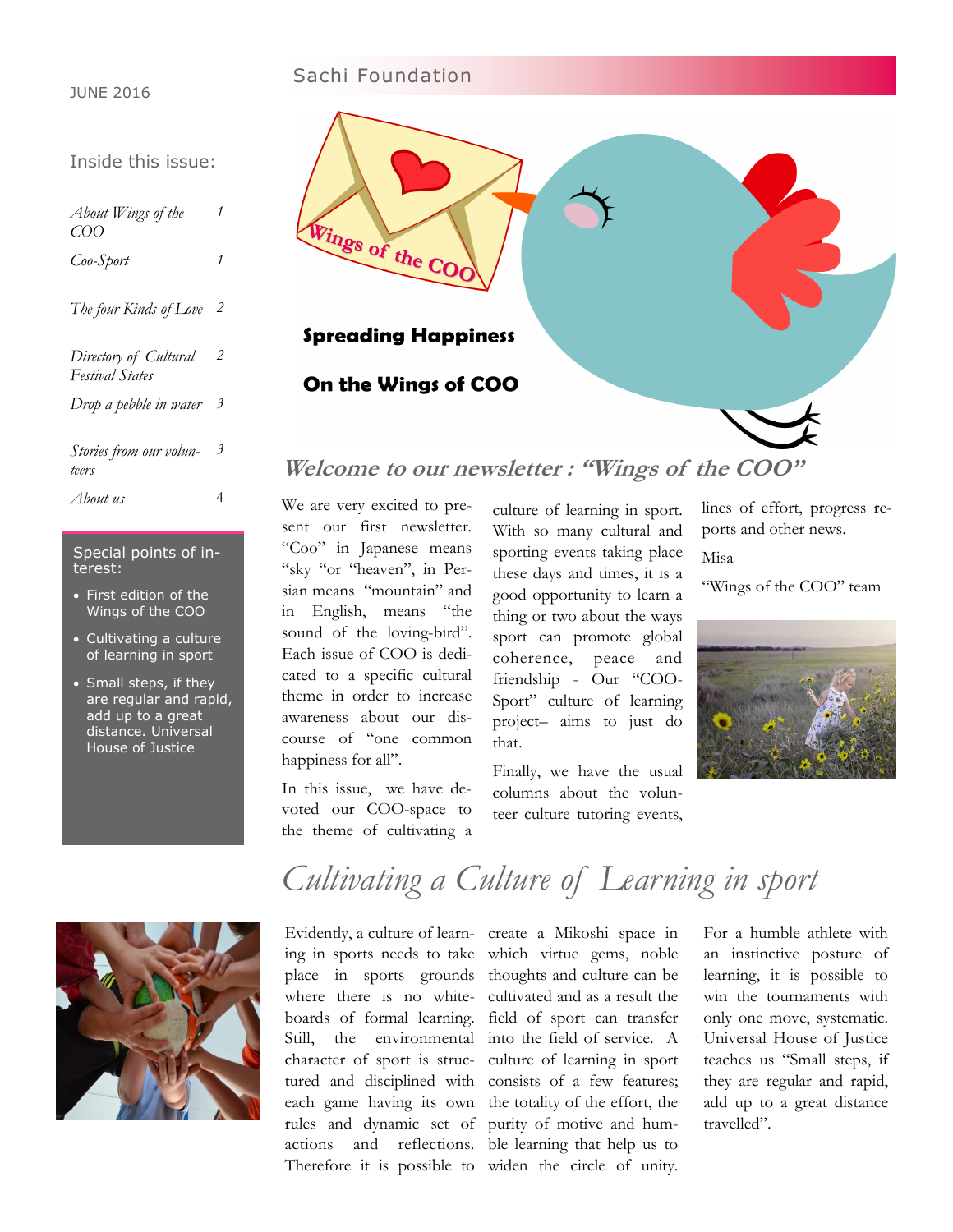

**In the world of existence there is indeed no greater power than the power of love.** 

## The four kinds of love by Abdu'l-Bahá

What a power is love! It is the most wonderful, the greatest of all living powers. Love gives life to the lifeless. Love lights a flame in the heart that is cold. Love brings hope to the hopeless and gladdens the hearts of the sorrowful. In the world of existence there is indeed no greater power than the power of love. When the heart of man is aglow with the flame of love, he is ready to sacrifice all—even his life. In the Gospel it is said God is love.

There are four kinds of love. The first is the love that flows from God to man; it consists of the inexhaustible graces, the Divine effulgence and heavenly illumination. Through this love the world of being receives life. Through this love man is endowed with physical existence, until,

through the breath of the Holy Spirit—this same love—he receives eternal life and becomes the image of the Living God. This love is the origin of all the love in the world of creation.

The second is the love that flows from man to God. This is faith, attraction to the Divine, enkindlement, progress, entrance into the Kingdom of God, receiving the Bounties of God, illumination with the lights of the Kingdom. This love is the origin of all philanthropy; this love causes the hearts of men to reflect the rays of the Sun of Reality.

The third is the love of God towards the Self or Identity of God. This is the transfiguration of His Beauty, the reflection of Himself in the mirror of His Creation. This is the reality of love, the Ancient Love, the Eternal Love. Through one ray of this Love all other love exists.

The fourth is the love of man for man. The love which exists between the hearts of believers is prompted by the ideal of the unity of spirits. This love is attained through the knowledge of God, so that men see the Divine Love reflected in the heart. Each sees in the other the Beauty of God reflected in the soul, and finding this point of similarity, they are attracted to one another in love. This love will make all men the waves of one sea, this love will make them all the stars of one heaven and the fruits of one tree. This love will bring the realization of true accord, the foundation of real unity.

# *Directory of Cultural festival states*

The first part of our directory of cultural festival states has been published in our website. It contain nine entries. You can also view it in our Pinterest site.

https://au.pinterest.com/sachifoundation/cultural-festivaldirectory/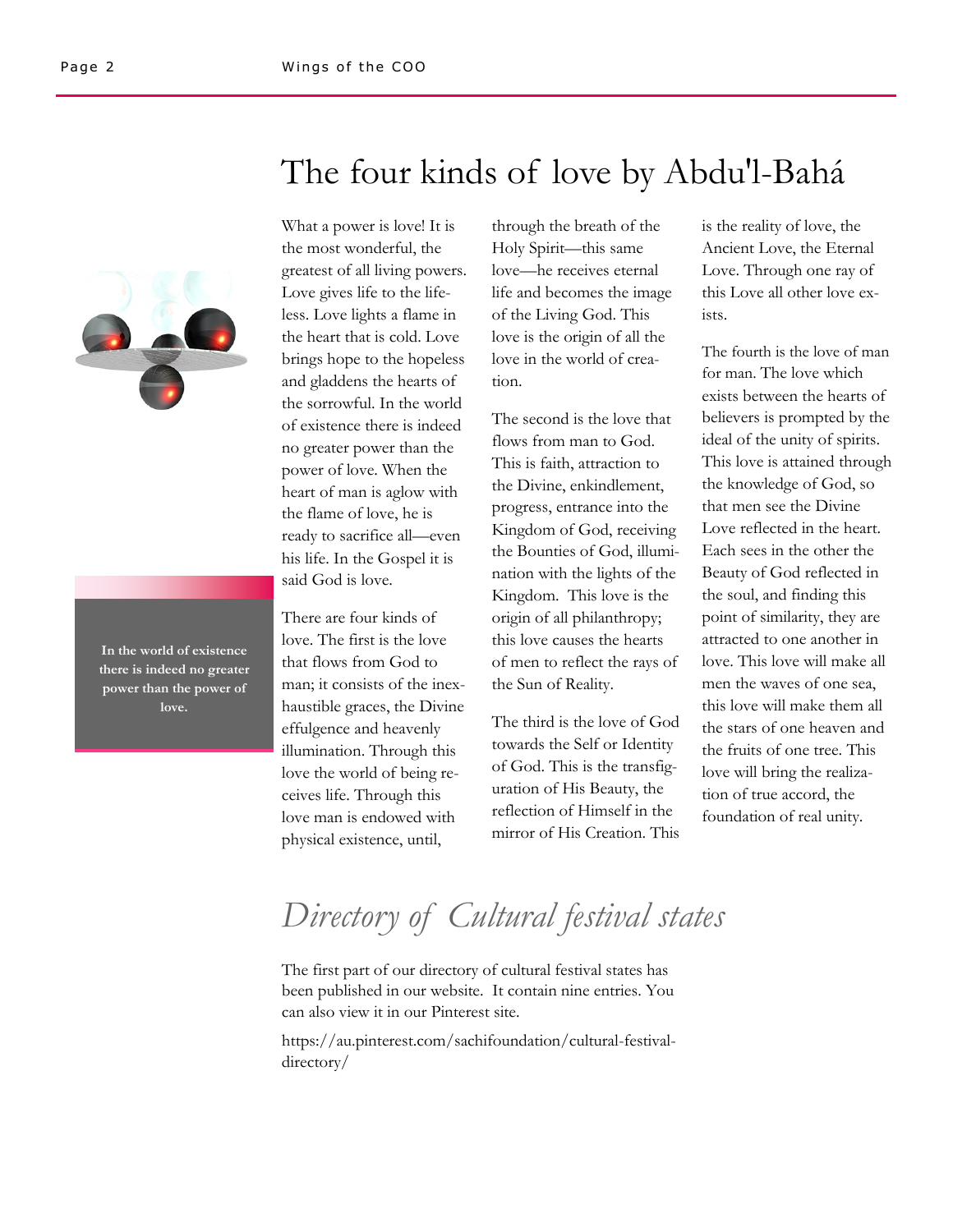## Drop a pebble in water by James W. Foley

Drop a pebble in the water: in a minute you forget, But there's little waves a-flowing, and there's ripples circling yet, And those little waves aflowing to a great big wave have grown; You've disturbed a mighty river just by dropping in a stone.

Drop an unkind word, or careless: in a minute it is gone; But there's half-a-hundred ripples circling on and on and on. They keep spreading, spreading, spreading from the centre as they go, And there is no way to stop them, once you've started them to flow.

Drop an unkind word, or careless: in a minute you forget; But there's little waves aflowing, and there's ripples circling yet, And perhaps in some sad heart a mighty wave of tears you've stirred, And disturbed a life was happy ere you dropped that unkind word.

Drop a word of cheer and kindness: just a flash and it is gone; But there's half-ahundred ripples circling on and on and on, Bearing hope and joy and comfort on each splashing, dashing wave Till you wouldn't believe the volume of the one kind word you

#### gave.

Drop a word of cheer and kindness: in a minute you forget; But there's gladness still aswelling, and there's joy circling yet, And you've rolled a wave of comfort whose sweet music can be heard Over miles and miles of water just by dropping one kind word.



*A Splash of life*

## *Makkuro Democatic school yard Paving Project*

Sachi Foundation Volunteers have been the instrument in kick-starting a long wished Makkuro democratic school to broke with the dirt and muddy seasons. The school pathways needed paving. Our volunteers arranged a consultation session to build the project based on the children creative ideas and imaginations.

Once everyone was happy with the design, our volunteers, and school community get together and erected all the safety measures, then did the clearing work, and finally completed the paving to the front side of the yard. The cost of the project was covered in its entirely by the Sachi Foundation and help and support from Hanairo construction company. It was a great

success. Mrs Kuroda, the principle of Makkuro School sent Sachi Foundation a thank you letter. No longer will the students have to drag their bags through the dirt and mud!! And the school community was very happy arranging a school party to celebrate the total effort and consultation spirit of the students and all volunteers.



Hanairo Construction company in Kasai delivering stones and sand.



Makkuro School picnic in Ichikawa Cho



Children in action paving the pathway after the consultation meeting.